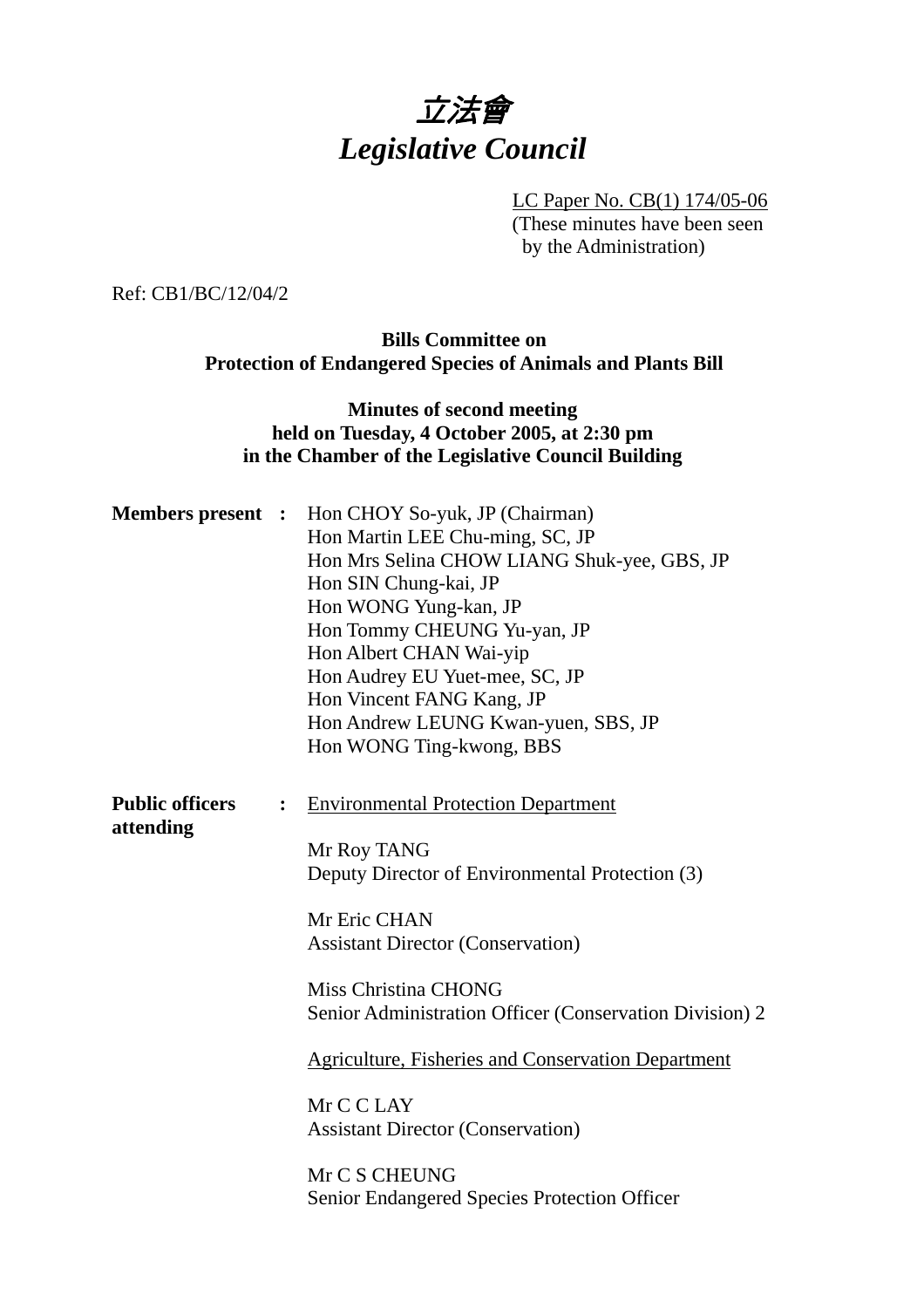#### Department of Justice

Mr Sunny CHAN Senior Government Counsel

Attendance by : The Hong Kong Medicine Dealers' Guild

#### **invitation**

Mr WONG Ying-lau Chairman

Hong Kong International Pot Plant & Gardening General **Association** 

Mr CHAN Fo-kwong Chairman

Po Sau Tong Ginseng & Antler Association Hong Kong Ltd

Mr CHAN Tak-tai Chairman

Hong Kong Chinese Medicine Merchants Association Ltd

Mr TSANG Chiu-hing

Sharks Fin and Marine Products Association Ltd

Mr LIM Tin-que Secretary

Sharks Fin Trade Merchants Association

Mr CHIU Ching-cheung Chairman

Hong Kong Dried Sea Food & Grocery Merchants Association Ltd

Mr MAK Ching-po Chairman

Hong Kong Chinese Prepared Medicine Traders Association Ltd

Mr TAM Kwok-leung Deputy Chairman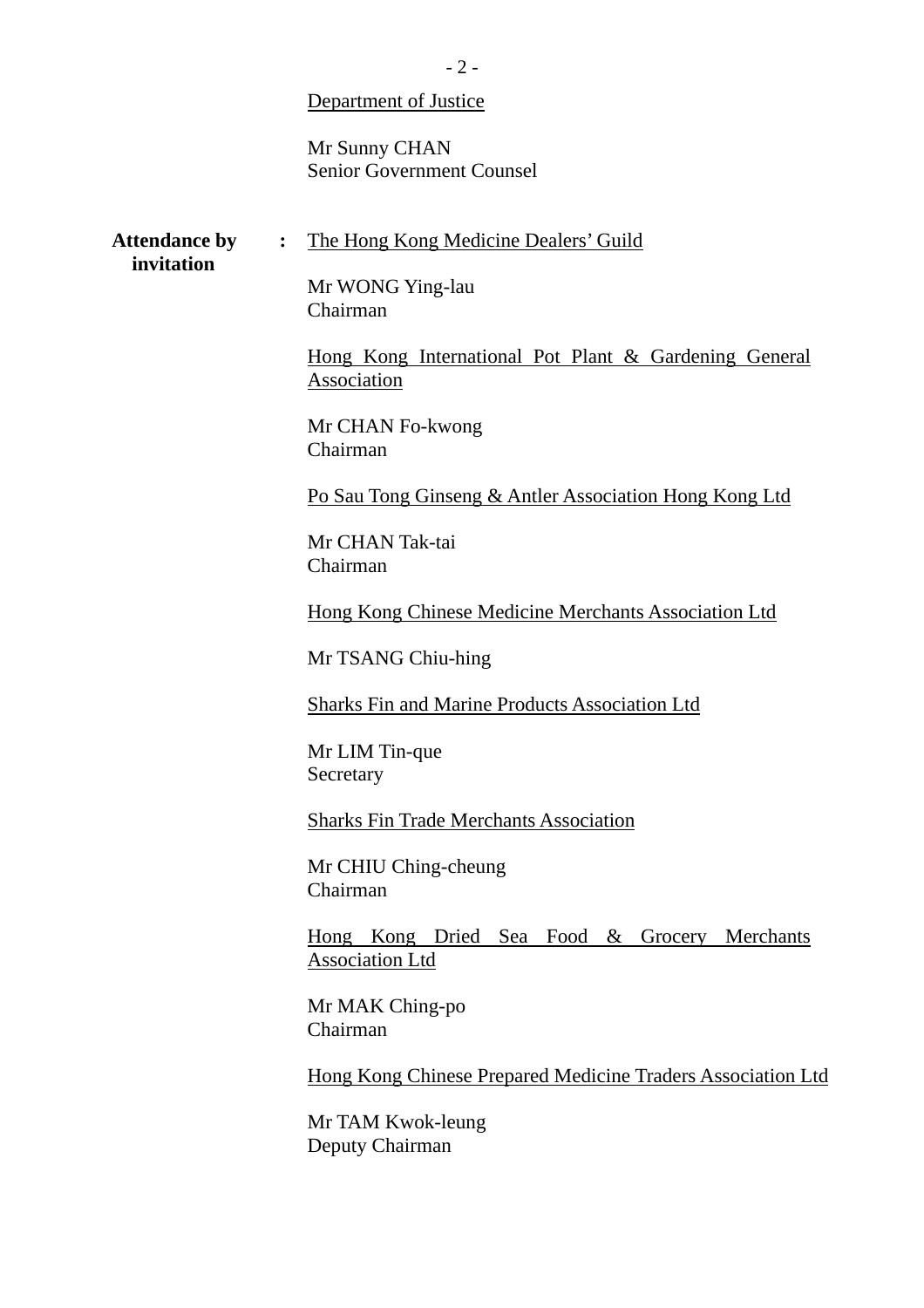|                                            | <b>Hong Kong Fur Federation</b>                                                    |
|--------------------------------------------|------------------------------------------------------------------------------------|
|                                            | Mr Thomas WONG<br>Chairman                                                         |
|                                            | <u>Hong Kong Yee Yee Tong Chinese Medicine Merchants</u><br><b>Association Ltd</b> |
|                                            | Mr LAU Siu-lun                                                                     |
| Clerk in attendance: Miss Becky YU         | Chief Council Secretary (1)1                                                       |
| <b>Staff in attendance:</b> Miss Monna LAI | <b>Assistant Legal Adviser 7</b>                                                   |
|                                            | Mrs Mary TANG<br>Senior Council Secretary (1)2                                     |
|                                            | Miss Mandy POON<br>Legislative Assistant (1)4                                      |
|                                            |                                                                                    |

# **I Meeting with the Administration and deputations**

Meeting with the Administration

| LC Paper No. $CB(1)$ 2311/04-05(01) | -- Letter dated 18 July 2005 from<br>Hon WONG Ting-kwong<br>the<br>to<br>Administration (Chinese version<br>only) |
|-------------------------------------|-------------------------------------------------------------------------------------------------------------------|
| LC Paper No. $CB(1)$ 2311/04-05(02) | -- Administration's<br>response<br>to<br>$CB(1)$ 2311/04-05(01)                                                   |
| LC Paper No. $CB(1)$ 2311/04-05(03) | -- Administration's<br>response<br>to<br>summary of views/concerns                                                |

## Meeting with deputations

- (a) The Hong Kong Medicine Dealers' Guild
- (b) Hong Kong International Pot Plant & Gardening General Association
- (c) Po Sau Tong Ginseng & Antler Association Hong Kong Ltd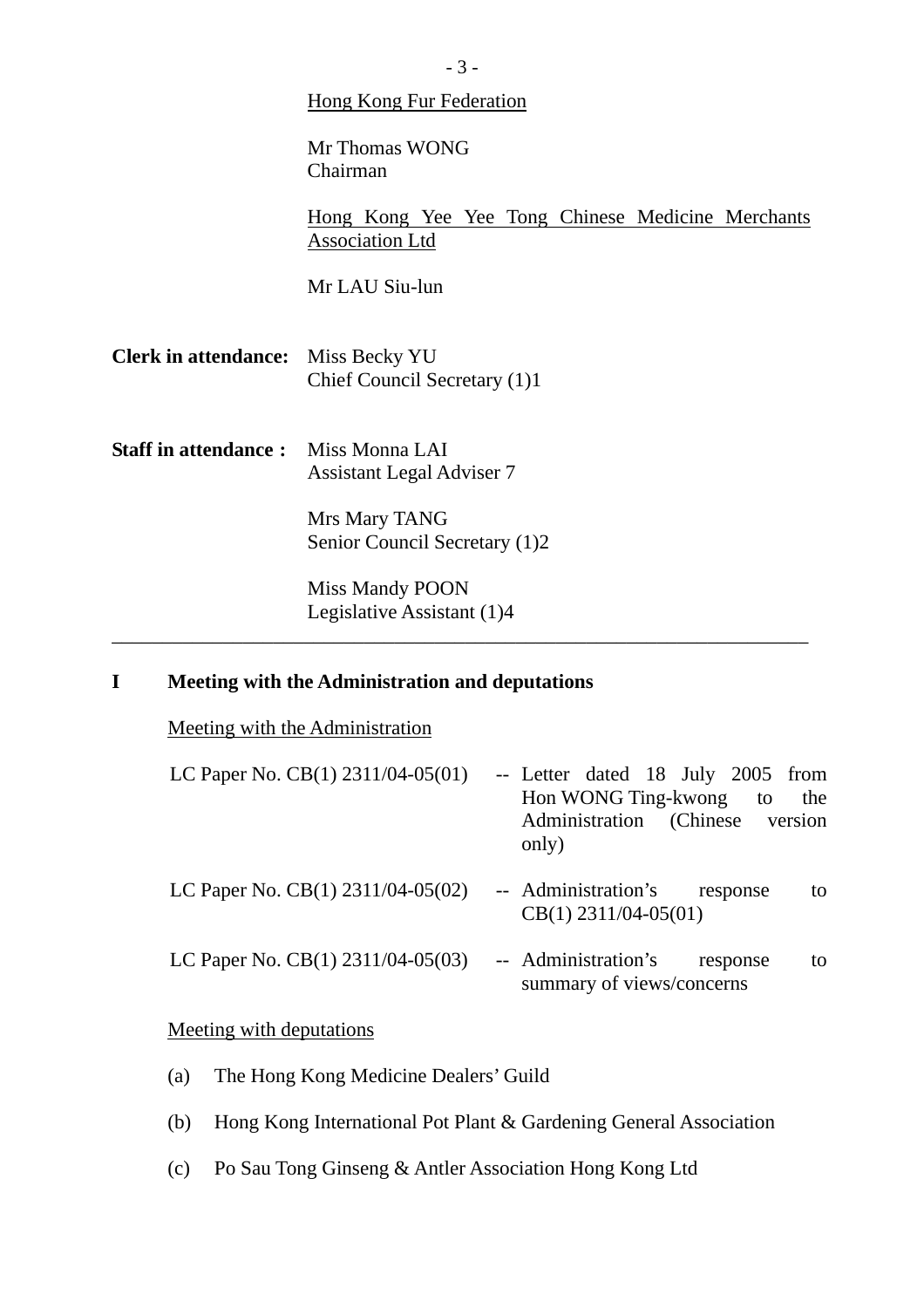- (d) Hong Kong Chinese Medicine Merchants Association Ltd
- (e) Sharks Fin and Marine Products Association Ltd
- (f) Sharks Fin Trade Merchants Association
- (g) Hong Kong Dried Sea Food & Grocery Merchants Association Ltd LC Paper No. CB(1) 2311/04-05(01) (Chinese version only)
- (h) Hong Kong Chinese Prepared Medicine Traders Association Ltd LC Paper No. CB(1) 2311/04-05(02) (Chinese version only)
- (i) Hong Kong Fur Federation
- (j) Hong Kong Yee Yee Tong Chinese Medicine Merchants Association Ltd

*Submissions from deputations not attending the meeting* 

| LC Paper No. $CB(1)$ 2311/04-05(06)     | $-$ | Submission from the American and<br>Canadian Ginseng Importers Trade<br>Association (HK) Ltd |
|-----------------------------------------|-----|----------------------------------------------------------------------------------------------|
| LC Paper No. $CB(1)$ 2311/04-05(07)     |     | -- Submission from the Kadoorie Farm<br>& Botanic Garden (English version<br>only)           |
| LC Paper No. CB $(1)$ 2353/04-05 $(03)$ |     | -- Submission from the WWF Hong<br>Kong (English version only)                               |

The Committee deliberated (Index of proceedings attached in **Annex A**).

- 2. The Administration was requested to
	- (a) advise the proposed controls under the Bill which were over and above the requirements of the Convention on International Trade in Endangered Species of Wild Fauna and Flora (CITES) and/or not covered under the existing Animals and Plants (Protection of Endangered Species) Ordinance (Cap. 187) and the justifications for such controls. To also advise whether a scheduled species caught or bred domestically in Hong Kong fell within the control under the Bill;
	- (b) elaborate the requirements under the proposed section 29(1) on a person to state the scientific name and common name of a scheduled species in his possession or under his control (live or dead) and the elements of offence under the proposed section 29(2), in particular, not knowing the scientific name amounted to reasonable excuse under the proposed section 29(2)(a). To also consider specifying in proposed section 29 the different levels of control for scheduled species (live or dead) under CITES Appendices;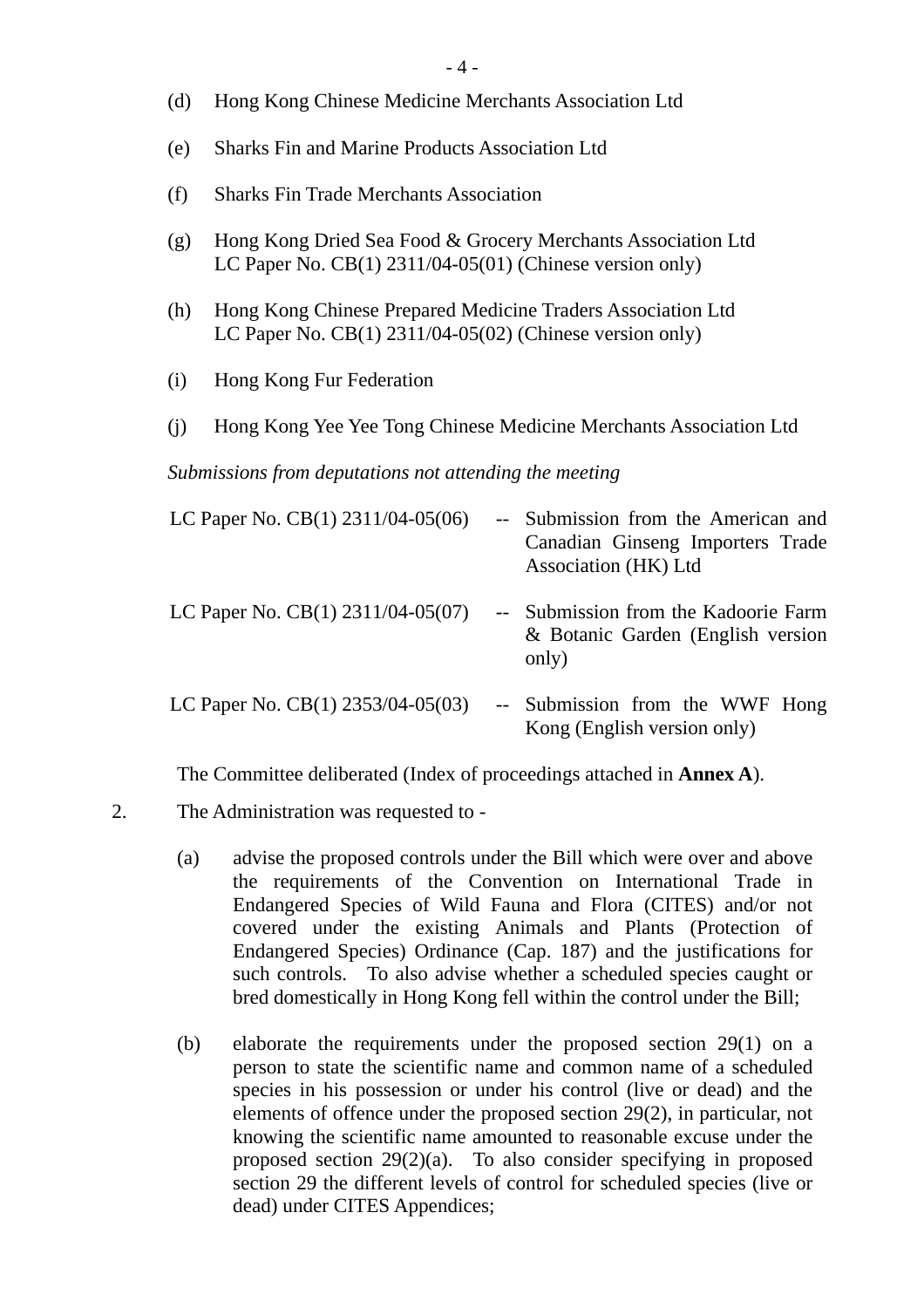- (c) consider applying different grace periods for dealings in different scheduled species. To also advise the arrangements for unsold stock after expiry of the grace periods;
- (d) explain the rationale for empowering authorized officers, including those from the Agriculture, Fisheries and Conservation Department, to enter/inspect trading premises, dispose/forfeit things seized (in particular, things which the owners did not know that they were scheduled species) and arrest; and
- (e) relay to the Economic Development and Labour Bureau the need to clarify any misunderstandings about the need for the proposed controls which were indeed in line with international practices.
- 3 Members agreed to the following schedule of meetings -

Date Time

| (a) | Tuesday, 1 November 2005   | $10:45$ am        |
|-----|----------------------------|-------------------|
| (b) | Thursday, 10 November 2005 | $2:30 \text{ pm}$ |
| (c) | Tuesday, 22 November 2005  | $10:45$ am        |

(*Post-meeting note*: On the advice of the Chairman, the meeting on 1 November 2005 was subsequently cancelled while another meeting had been scheduled for 29 November 2005 at 4:30 pm.)

#### **II. Any other business**

4. There being no other business, the meeting ended at 4:30 pm.

Council Business Division 1 Legislative Council Secretariat 27 October 2005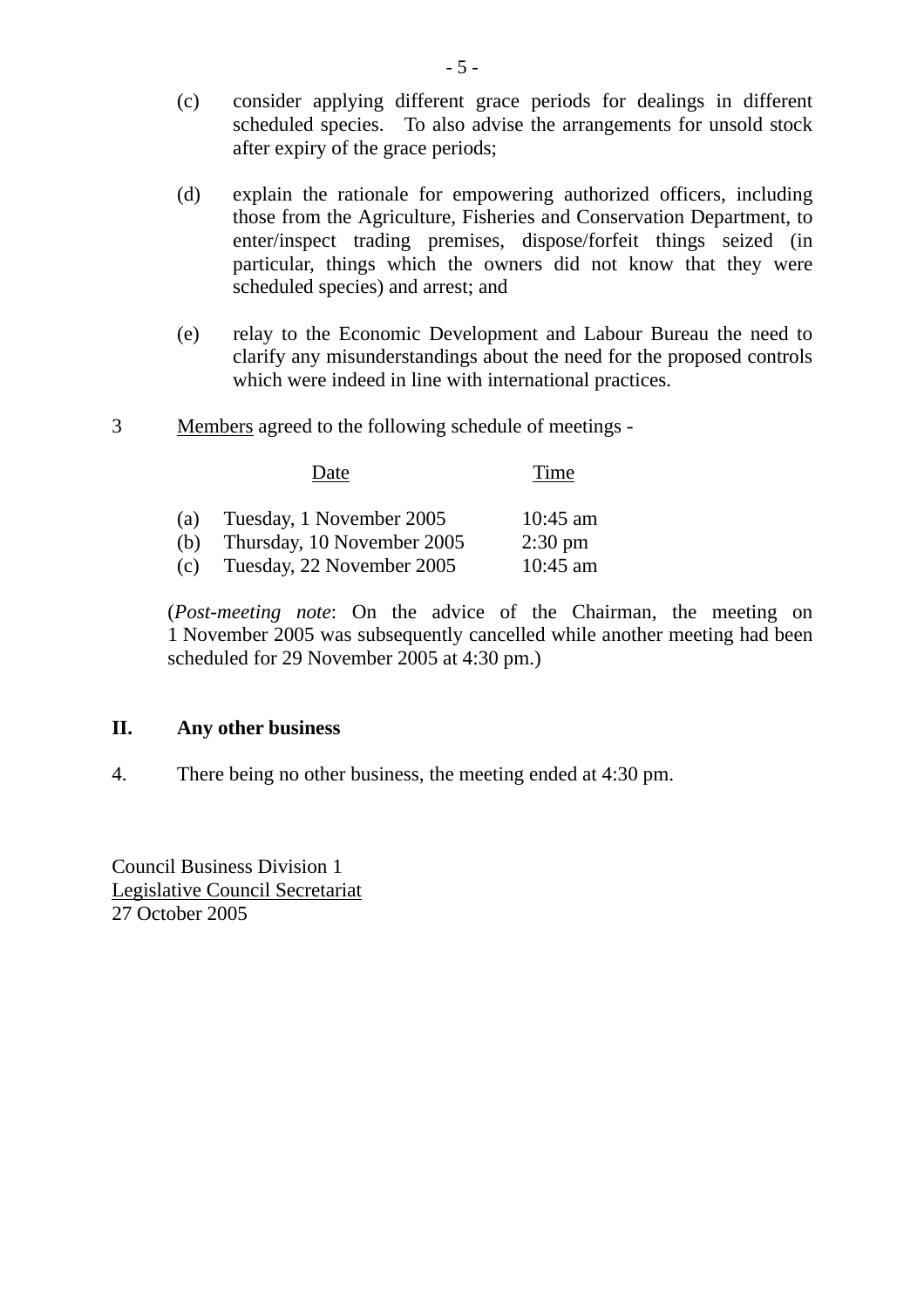### **Proceedings of the meeting of the Bills Committee on Protection of Endangered Species of Animals and Plants Bill**

#### **Meeting on Tuesday, 4 October 2005, at 2:30 pm in the Chamber of the Legislative Council Building**

| <b>Time</b><br>marker | <b>Speaker</b>                                                                                                       | Subject(s)                                                                                                                                                                                                                     | <b>Action required</b> |
|-----------------------|----------------------------------------------------------------------------------------------------------------------|--------------------------------------------------------------------------------------------------------------------------------------------------------------------------------------------------------------------------------|------------------------|
| $000000 -$<br>000524  | Chairman                                                                                                             | Welcoming remarks                                                                                                                                                                                                              |                        |
| $000525 -$<br>000822  | Chairman<br>Administration                                                                                           | Administration's introduction on the Bill                                                                                                                                                                                      |                        |
| $000823 -$<br>000833  | Mr WONG Ying-lau<br>The Hong Kong<br>Medicine Dealers'<br>Guild                                                      | Supporting the Bill but the Administration<br>should<br>streamline<br>the<br>procedures<br>for<br>application of import and export (I/E) licence<br>to facilitate trading                                                      |                        |
| $ 000834 -$<br>001137 | <b>CHAN</b><br>Mr<br>Fo-kwong<br>Hong<br>Kong<br>International<br>Pot<br>Plant & Gardening<br>General<br>Association | Supporting the Bill but the Administration<br>should list out more clearly the species which<br>were under the protection of the Convention on<br>International Trade in Endangered Species of<br>Wild Fauna and Flora (CITES) |                        |
| $001138 -$<br>001344  | Mr CHAN Tak-tai<br>Sau<br>Tong<br>Po<br>Ginseng $\&$ Antler<br>Association<br>Hong<br>Kong Ltd                       | Expression of views as set out in LC Paper No.<br>$CB(1)$ 2353/04-05(01)                                                                                                                                                       |                        |
| $001345 -$<br>001539  | <b>TSANG</b><br>Mr<br>Chiu-hing<br>Hong<br>Kong<br>Chinese<br>Medicine<br>Merchants<br>Association<br>Ltd<br>(CMMA)  | Expression of views as set out in LC Paper No.<br>$CB(1)$ 2353/04-05(02)                                                                                                                                                       |                        |
| $001540 -$<br>001714  | Mr LIM Tin-que<br><b>Sharks</b><br>Fin<br>and<br>Marine<br>Products<br><b>Association Ltd</b>                        | Supporting the Bill                                                                                                                                                                                                            |                        |
| $001715 -$<br>002042  | <b>CHIU</b><br>Mr<br>Ching-cheung<br>Trade<br>Sharks Fin<br>Merchants<br>Association<br>(SFTMA)                      | Supporting the Bill but this should not affect<br>the trading of sharks fin which did not involve<br>endangered species of sharks                                                                                              |                        |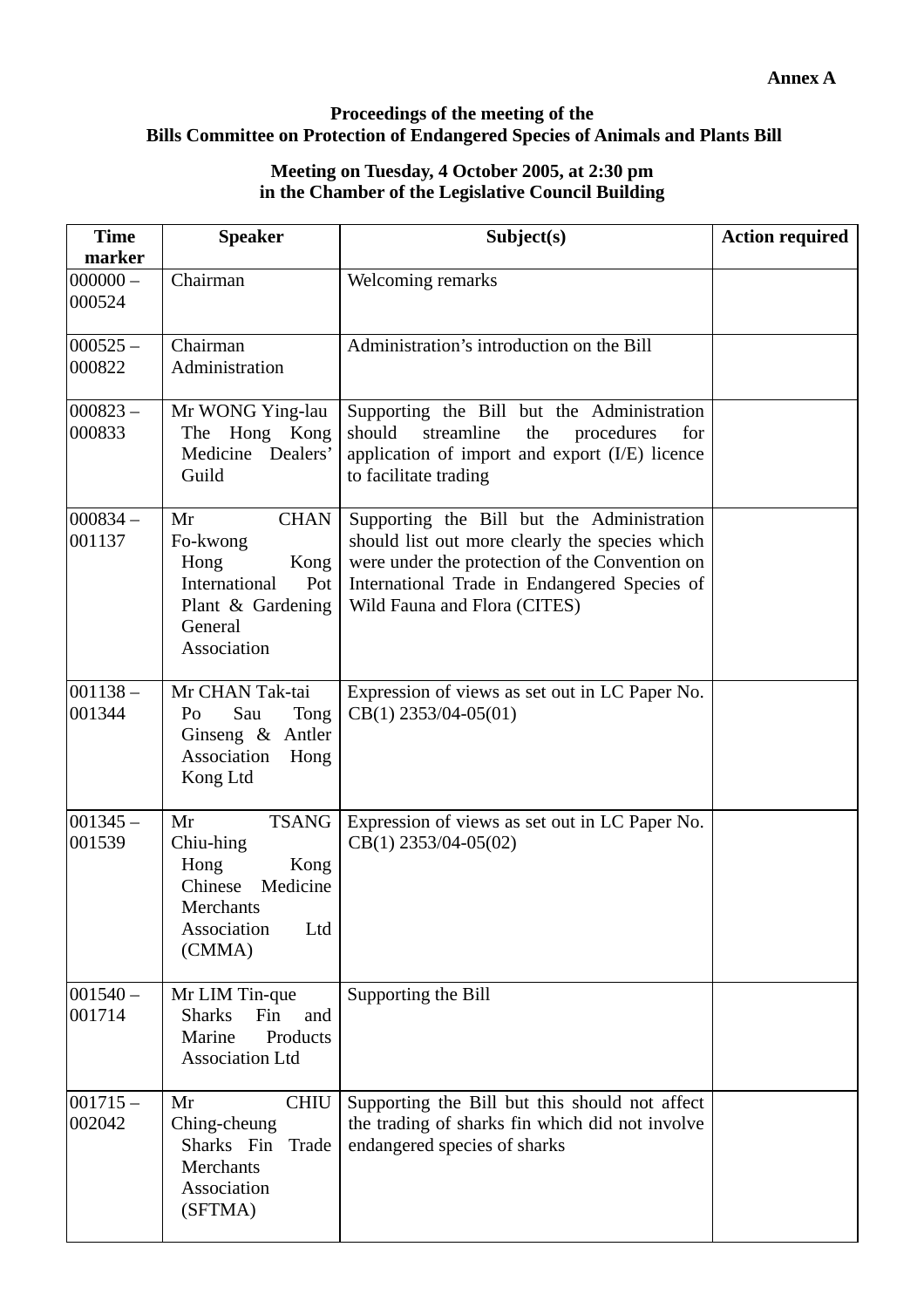| <b>Time</b><br>marker | <b>Speaker</b>                                                                                                                | Subject(s)                                                                                                                                                                                                                                                                                                                                                                                                                 | <b>Action required</b>                                                                                                                                                                                                     |
|-----------------------|-------------------------------------------------------------------------------------------------------------------------------|----------------------------------------------------------------------------------------------------------------------------------------------------------------------------------------------------------------------------------------------------------------------------------------------------------------------------------------------------------------------------------------------------------------------------|----------------------------------------------------------------------------------------------------------------------------------------------------------------------------------------------------------------------------|
| $002043 -$<br>002334  | Mr MAK Ching-po<br>Hong Kong Dried<br>Food<br>Sea<br>$\&$<br>Grocery Merchants<br><b>Association Ltd</b>                      | Expression of views as set out in<br>LC Paper No. CB(1) 2311/04-05(04)                                                                                                                                                                                                                                                                                                                                                     |                                                                                                                                                                                                                            |
| $002335 -$<br>002932  | <b>TAM</b><br>Mr<br>Kwok-leung<br>Hong<br>Kong<br>Chinese<br>Prepared<br><b>Traders</b><br>Medicine<br><b>Association Ltd</b> | Expression of views as set out in<br>LC Paper No. CB(1) 2311/04-05(05)                                                                                                                                                                                                                                                                                                                                                     |                                                                                                                                                                                                                            |
| $002933 -$<br>003051  | Mr Thomas WONG<br>Hong Kong<br>Fur<br>Federation                                                                              | Supporting the Bill                                                                                                                                                                                                                                                                                                                                                                                                        |                                                                                                                                                                                                                            |
| $003052 -$<br>003216  | Mr LAU Siu-lun<br>Hong Kong<br>Yee<br>Yee Tong Chinese<br>Medicine<br>Merchants<br><b>Association Ltd</b>                     | Supporting the Bill                                                                                                                                                                                                                                                                                                                                                                                                        |                                                                                                                                                                                                                            |
| $003217 -$<br>005147  | Administration<br>Chairman                                                                                                    | Administration's<br>deputations'<br>response<br>to<br>out<br>in<br>LC<br>Paper<br>views<br>No.<br>set<br>as<br>$CB(1)$ 2311/04-05(03). Further explanation on<br>power of arrest and seizure by authorized<br>officers and power to require the production for<br>scientific name and common name                                                                                                                          |                                                                                                                                                                                                                            |
| $005148 -$<br>005846  | Mr Martin LEE<br>Administration<br>Chairman                                                                                   | Administration's explanation on the need for<br>scientific name -<br>(a) requirement<br>of CITES<br>provide<br>to<br>scientific name in all I/E licences; and<br>defence<br>provisions<br>provided<br>under<br>(b)<br>section $29(2)$                                                                                                                                                                                      |                                                                                                                                                                                                                            |
| $005847 -$<br>011133  | Mrs Selina CHOW<br><b>TSANG</b><br>Mr<br>Chiu-hing, CMMA<br>Administration                                                    | Discussion on the trades'<br>difficulties in<br>providing scientific name, the negative image<br>associated with the trading of furs and sharks<br>fin and the assistance to be provided by the<br>Administration to facilitate compliance with<br>the Bill by the trades<br>Administration's explanation<br>(a) there were different I/E requirements for<br>scheduled<br>under<br><b>CITES</b><br>species<br>appendices; | The<br>Administration<br>to elaborate the<br>requirements<br>under<br>the<br>proposed<br>section 9 and to<br>consider<br>specifying<br>the<br>different<br>levels<br>of<br>control<br>for<br>scheduled<br>species (live or |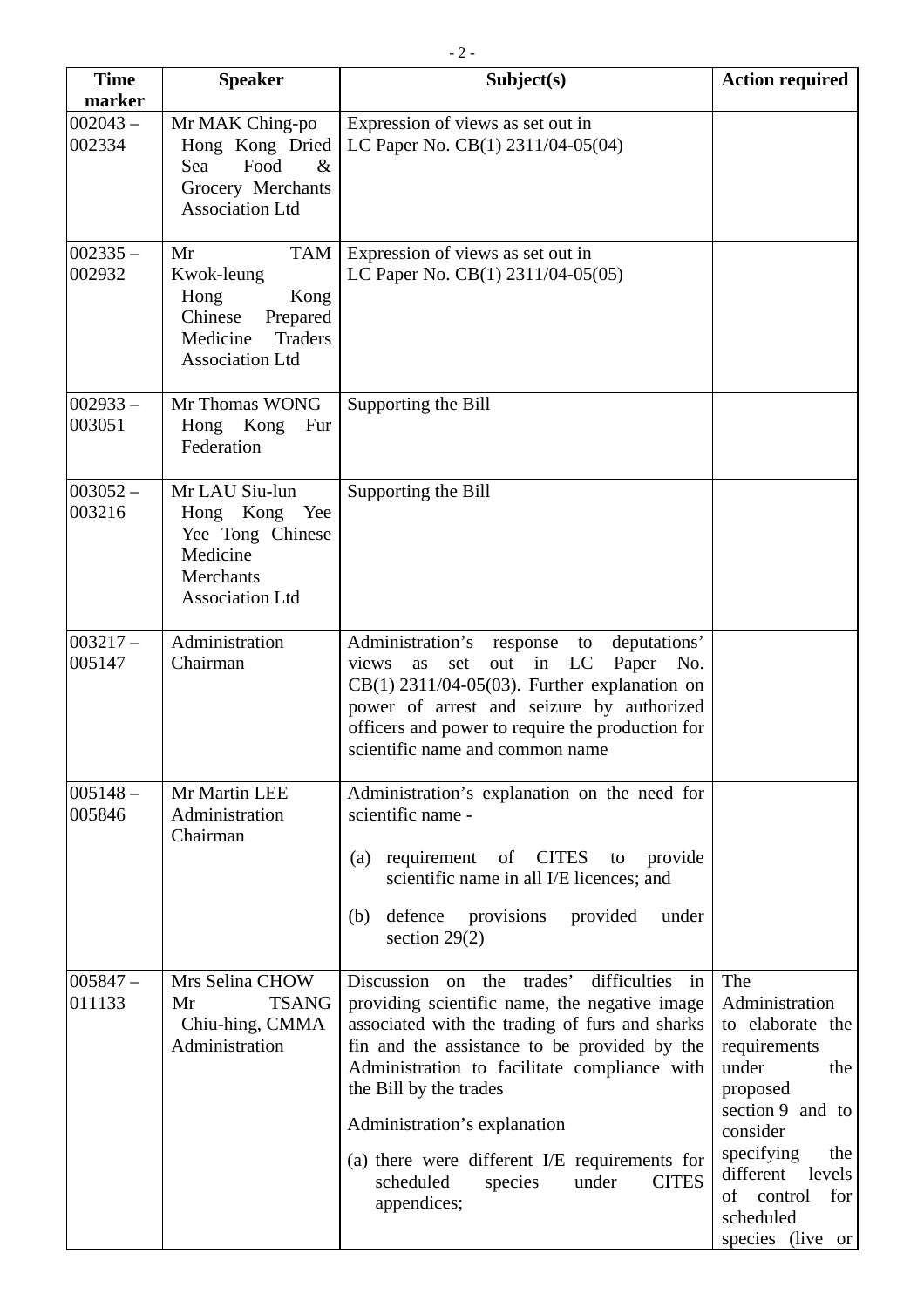| <b>Time</b><br>marker | <b>Speaker</b>                                                                                                                                                              | Subject(s)                                                                                                                                                                                                                                                                                                                                                                                                                                                                                                                                                                                                                                                                                                                                                                                                                                                                                                                                                                                                                                                                                                                                                                                                                                                                                                                                                                                                                                                                                                                                                   | <b>Action required</b>                                                                                                                                                                                                                                          |
|-----------------------|-----------------------------------------------------------------------------------------------------------------------------------------------------------------------------|--------------------------------------------------------------------------------------------------------------------------------------------------------------------------------------------------------------------------------------------------------------------------------------------------------------------------------------------------------------------------------------------------------------------------------------------------------------------------------------------------------------------------------------------------------------------------------------------------------------------------------------------------------------------------------------------------------------------------------------------------------------------------------------------------------------------------------------------------------------------------------------------------------------------------------------------------------------------------------------------------------------------------------------------------------------------------------------------------------------------------------------------------------------------------------------------------------------------------------------------------------------------------------------------------------------------------------------------------------------------------------------------------------------------------------------------------------------------------------------------------------------------------------------------------------------|-----------------------------------------------------------------------------------------------------------------------------------------------------------------------------------------------------------------------------------------------------------------|
|                       |                                                                                                                                                                             | (b) provision of scientific name would only be<br>required for scheduled species under the<br>scenarios set out in clause 29, i.e. is being<br>or has been imported or exported or<br>introduced from the sea or in transit; and                                                                                                                                                                                                                                                                                                                                                                                                                                                                                                                                                                                                                                                                                                                                                                                                                                                                                                                                                                                                                                                                                                                                                                                                                                                                                                                             | dead)<br>under<br><b>CITES</b><br>Appendices                                                                                                                                                                                                                    |
|                       |                                                                                                                                                                             | educational<br>$(c)$ there<br>and publicity<br>were<br>the<br>protection<br>programmes<br>on<br>of<br>endangered species                                                                                                                                                                                                                                                                                                                                                                                                                                                                                                                                                                                                                                                                                                                                                                                                                                                                                                                                                                                                                                                                                                                                                                                                                                                                                                                                                                                                                                     |                                                                                                                                                                                                                                                                 |
| $011134 -$<br>012108  | Ms Audrey EU<br>Administration<br><b>TAM</b><br>Mr<br>Kwok-leung<br>Hong<br>Kong<br>Chinese<br>Prepared<br>Medicine<br><b>Traders</b><br><b>Association Ltd</b><br>Chairman | Discussion on transitional arrangements, in<br>particular, for trading of species which were<br>not subject to existing control and the need for<br>different grace periods for dealings in different<br>scheduled species<br>Administration's explanation -<br>(a) proposed controls under the Bill which<br>were not covered under the existing<br>Ordinance would include possession of<br>some live species of animals and plants<br>such as parrots; import of plant species<br>under Appendix I which were not of wild<br>origins for commercial purposes; control<br>on Chinese medicinal products containing<br>endangered species in addition to Appendix<br>I animal species;<br>(b) possession of scheduled species which<br>were not covered under the existing<br>Ordinance would be subject to a six-month<br>period instead<br>of the<br>grace<br>usual<br>three-month period; and<br>(c) unsold stock of scheduled species could be<br>registered with the Agriculture Fisheries<br>and Conservation Department (AFCD) and<br>further applications for possession licence<br>could be made after expiry of the grace<br>periods<br>Chinese medicinal trade's concern -<br>(a) extension of control to cover Chinese<br>medicinal products containing endangered<br>species would pose difficulties to the trade,<br>particularly at the present stage when<br>registration<br>of proprietary<br>Chinese<br>medicine was underway and any changes<br>to the contents of the medicinal products<br>would involve cumbersome procedures;<br>and | The<br>Administration<br>consider<br>to<br>applying<br>different<br>grace<br>periods<br>for<br>dealings<br>in<br>different<br>scheduled<br>species<br>and<br>to<br>advise<br>the<br>arrangements for<br>unsold<br>stock<br>after expiry of<br>the grace periods |
|                       |                                                                                                                                                                             | (b) need a longer grace period to dispose of the<br>products and their packaging                                                                                                                                                                                                                                                                                                                                                                                                                                                                                                                                                                                                                                                                                                                                                                                                                                                                                                                                                                                                                                                                                                                                                                                                                                                                                                                                                                                                                                                                             |                                                                                                                                                                                                                                                                 |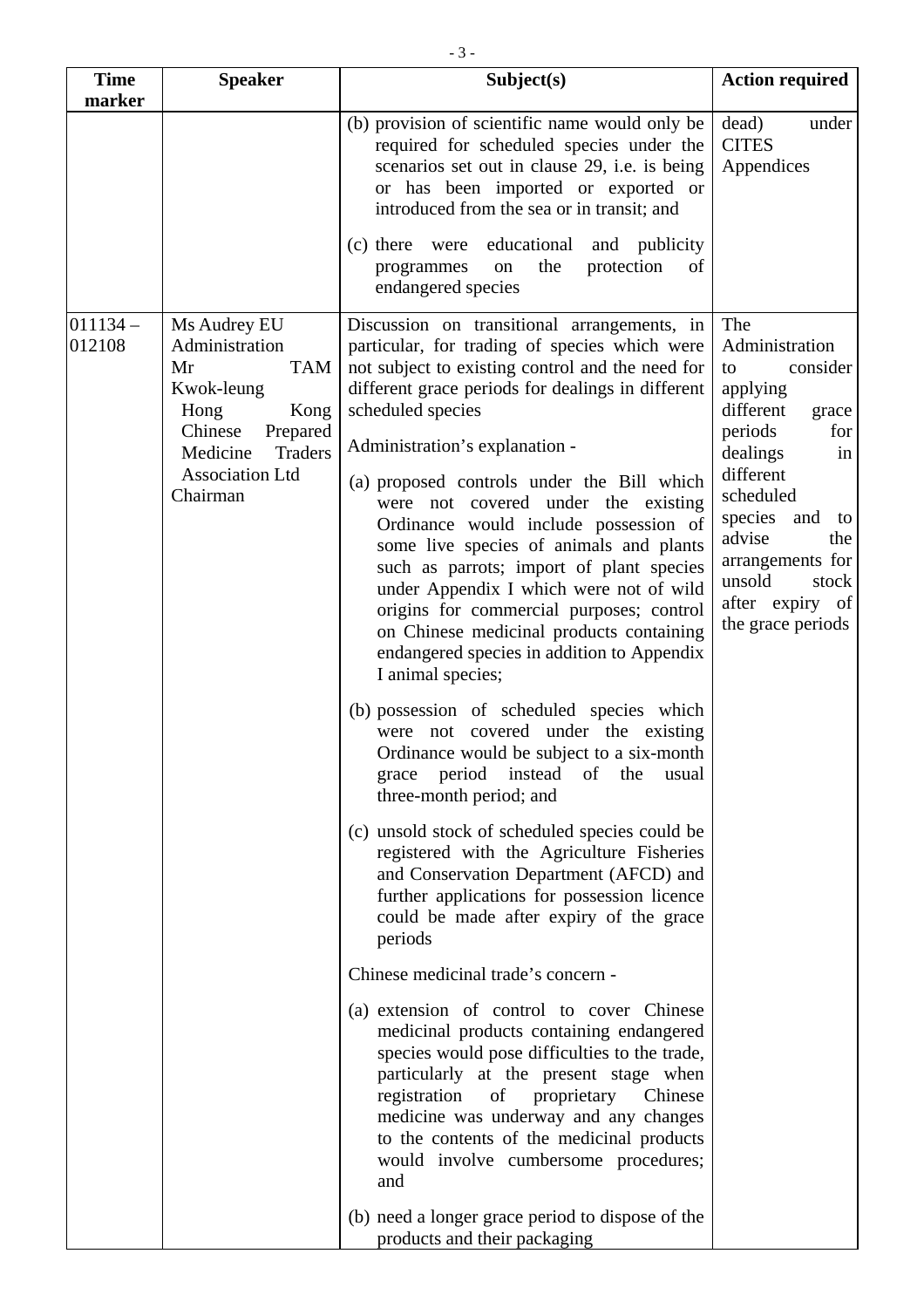| <b>Time</b>          | <b>Speaker</b>                                | Subject(s)                                                                                                                                                                                             | <b>Action required</b>                                                             |
|----------------------|-----------------------------------------------|--------------------------------------------------------------------------------------------------------------------------------------------------------------------------------------------------------|------------------------------------------------------------------------------------|
| marker               |                                               |                                                                                                                                                                                                        |                                                                                    |
| $012109 -$<br>012728 | Mr Vincent FANG<br>Administration<br>Chairman | Member's enquiry on -<br>(a) AFCD's performance pledge on the<br>issuance of licence for scheduled species;                                                                                            |                                                                                    |
|                      |                                               | (b) acceptability of duplicates of licences;                                                                                                                                                           |                                                                                    |
|                      |                                               | (c) assistance to the trades in providing<br>scientific name; and                                                                                                                                      |                                                                                    |
|                      |                                               | (d) tracking arrangements for<br>medicinal<br>products containing endangered species                                                                                                                   |                                                                                    |
|                      |                                               | Administration's response -                                                                                                                                                                            |                                                                                    |
|                      |                                               | (a) assistance would be rendered to facilitate<br>compliance with the Bill by the trades in<br>respect of the provision of scientific name<br>and issue of licences;                                   |                                                                                    |
|                      |                                               | (b) licence for possession would not specify a<br>time limit within which the products should<br>be sold;                                                                                              |                                                                                    |
|                      |                                               | (c) there was no tracking requirements for<br>medicinal products containing endangered<br>species; and                                                                                                 |                                                                                    |
|                      |                                               | (d) in line with CITES requirements, original<br>copies of export licences had to be provided<br>to AFCD and Mainland authorities had<br>been requested to refrain from keeping the<br>original copies |                                                                                    |
| $012729 -$           | <b>WONG</b><br>Mr                             | Member's enquiry on -                                                                                                                                                                                  | The                                                                                |
| 013523               | Ting-kwong<br>Administration<br>Chairman      | (a) whether assistance provided by AFCD<br>would be subject to a charge;                                                                                                                               | Administration<br>explain<br>the<br>to<br>rationale<br>for<br>empowering           |
|                      |                                               | (b) propriety of conferring power of arrest on<br>AFCD staff who might not be familiar with<br>the exercise of such power; and                                                                         | authorized<br>officers,<br>including<br>those<br>from AFCD<br>to                   |
|                      |                                               | (c) need for designated copy of export licence<br>for retention by importers                                                                                                                           | enter/inspect<br>trading premises,<br>dispose/forfeit                              |
|                      |                                               | Administration's response -                                                                                                                                                                            | things seized (in<br>particular, things<br>which<br>the                            |
|                      |                                               | (a) AFCD would provide free verification<br>service to the trades to facilitate compliance<br>with the Bill;                                                                                           | owners did not<br>know that they<br>scheduled<br>were<br>species)<br>and<br>arrest |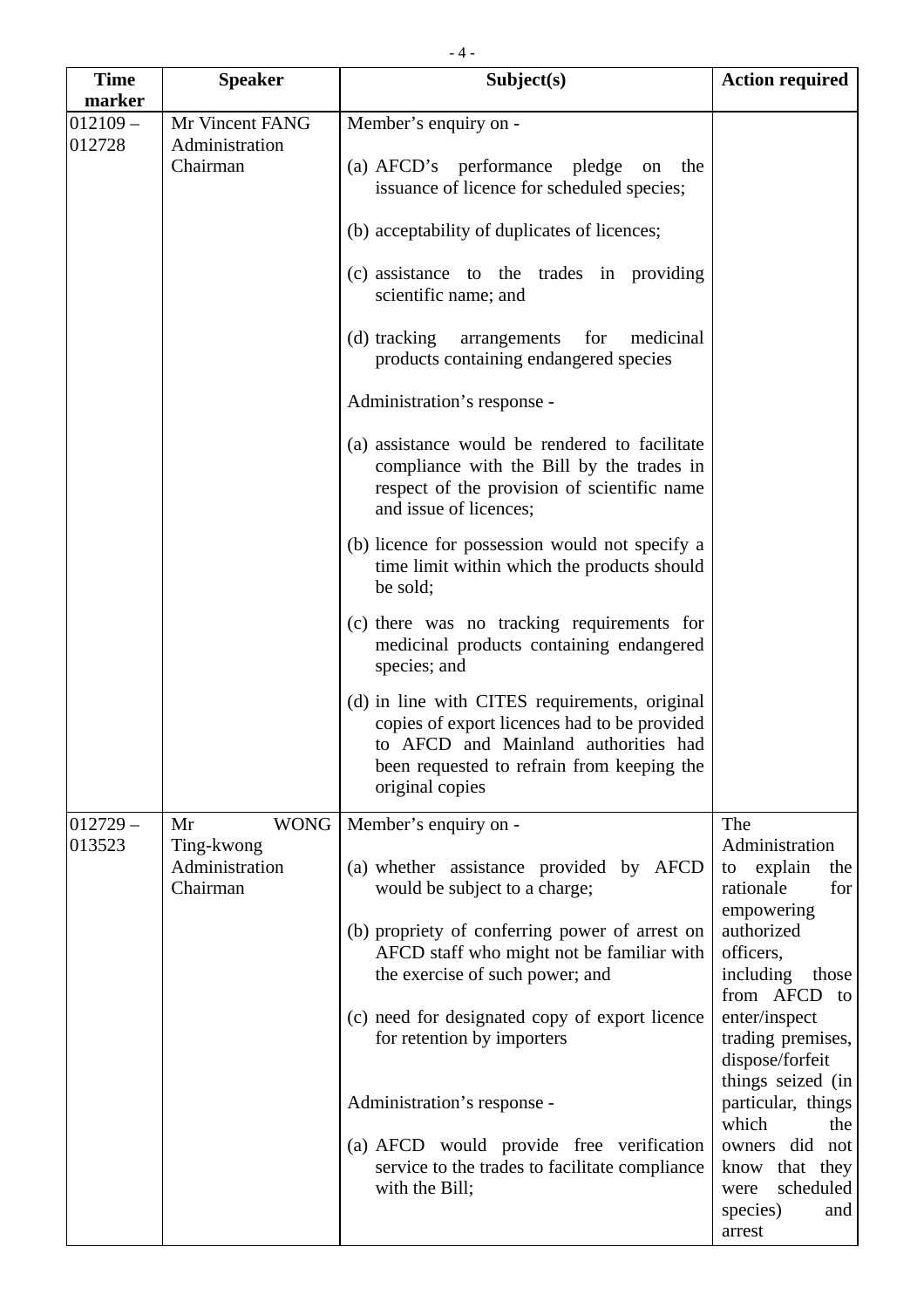| <b>Time</b><br>marker | <b>Speaker</b>                                     | Subject(s)                                                                                                                                                                                                                           | <b>Action required</b>                                                                                                                       |
|-----------------------|----------------------------------------------------|--------------------------------------------------------------------------------------------------------------------------------------------------------------------------------------------------------------------------------------|----------------------------------------------------------------------------------------------------------------------------------------------|
|                       |                                                    | (b) only authorized officers of AFCD were<br>empowered to arrest and suitable training<br>would be provided; and                                                                                                                     |                                                                                                                                              |
|                       |                                                    | (c) there would be further liaison with<br>Mainland authorities on the provision of<br>export licence                                                                                                                                |                                                                                                                                              |
| $013524 -$<br>013115  | Mr SIN Chung-kai<br>Administration<br>Chairman     | Member's<br>the<br>rationale<br>query<br>on<br>for<br>re-application of licence for possession by<br>retailers when existing stock of scheduled<br>species were sold out and had to be replenished<br>Administration's explanation - |                                                                                                                                              |
|                       |                                                    | The proposed control did not prohibit the<br>trading of scheduled species but their import<br>and export as well as possession had to be<br>subject to control in line with CITES<br>requirements                                    |                                                                                                                                              |
| $013116 -$<br>014115  | <b>CHIU</b><br>Mr<br>Ching-cheung,<br><b>SFTMA</b> | Trade's enquiry on actions to be taken with<br>regard to the exclusion of sharks fin from the<br>menu of Disney's restaurants                                                                                                        |                                                                                                                                              |
|                       |                                                    | Administration's explanation that the Bill<br>would only impose control on endangered<br>species and the exclusion of sharks fin from the<br>of Disney's<br>menu<br>restaurants<br>was<br>a<br>commercial decision                   |                                                                                                                                              |
| $014116 -$<br>014553  | Mr WONG Yung-kan<br>Administration<br>Chairman     | Member's enquiry on whether scheduled<br>species caught or bred domestically in Hong<br>Kong fell within the control under the Bill                                                                                                  | The<br>Administration<br>advise<br>to                                                                                                        |
|                       |                                                    | Administration's explanation that trading of<br>scheduled species, including those caught or<br>bred domestically in Hong Kong, would be<br>subject to control under the Bill                                                        | whether<br>a<br>scheduled<br>species caught or<br>bred<br>domestically<br>in<br>Hong Kong fell<br>within<br>the<br>control under the<br>Bill |
| $014554 -$<br>014925  | Mr Martin LEE<br>Administration<br>Chairman        | Member's enquiry on whether the proposed<br>control under the Bill were in excess of CITES<br>requirements<br>Administration's explanation -                                                                                         | The<br>Administration<br>advise<br>the<br>to<br>proposed                                                                                     |
|                       |                                                    | (a) the proposed control which were in excess<br>of CITES requirements mainly involved the<br>control on possession of scheduled species<br>under Appendix I and live species of wild<br>origins under Appendix II; and              | controls<br>under<br>which<br>the Bill<br>and<br>were over<br><b>CITES</b><br>above<br>and<br>the<br>justifications for<br>such controls     |